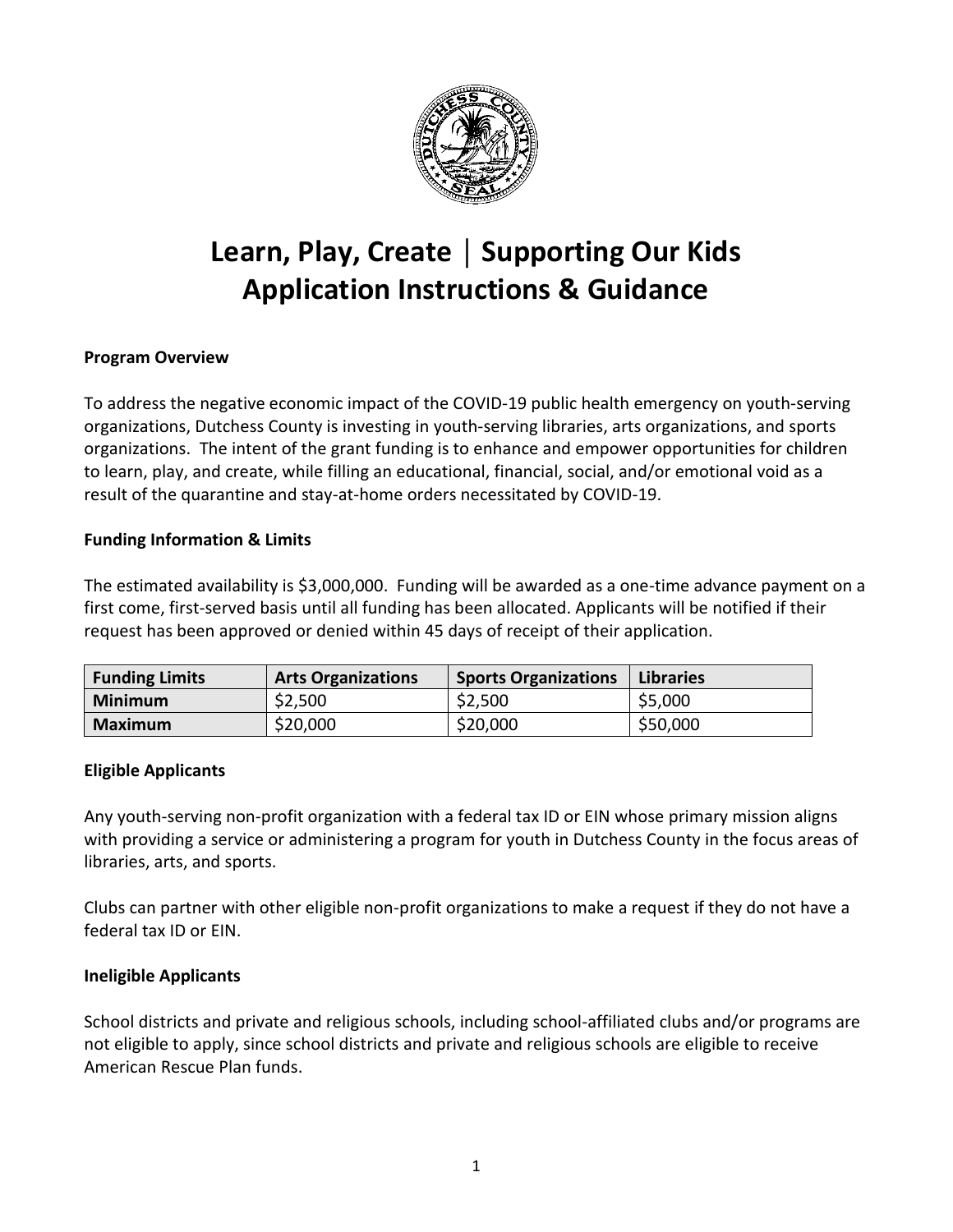# **Eligible Expenses**

• Equipment, supplies, or other one-time **future** expenses (e.g., athletic uniforms, sports equipment, theater supplies, computers, e-books, pop-up event/program, etc.)

# *Examples of possible funding awards include*:

- • A youth sports league's purchase of new uniforms for its teams, enabling the league to lower its registration fee and making it more affordable for families whose income was negatively impacted by the pandemic or offer a skills clinic for player development at no cost for participants;
- • Scenery and sets for a youth theater organization that was unable to fundraise for their cost during the past year;
- • Materials and/or supplies for a library to market a "pop-up" educational event/program, such as back-to-school prep, or new skill development, such as computer coding; and
- • Building a concession facility to enhance event experience, as well as create future fundraising revenue for program sustainability.

#### **Ineligible Expenses**

- Ongoing/operating expenses
- Ongoing Programming
- Restoring Fund Balance/Reserve Accounts

#### **Other Information**

- Only one application per organization will be accepted.
- Applications will be accepted on a rolling basis, beginning June 30, 2021.
- • All organizations receiving funds from the County must ensure they have adequate insurance for the activities they provide.
- Organizations will have 12 months to expend all awarded funds after contract execution.
- • Invoices/receipts must be obtained for all expenses. Expenses without appropriate invoices/receipts may be subject to recapture.
- • Invoices/receipts for expenses must be uploaded to the Dutchess County Grant Portal within two months of expenditure.
- • The department will not reimburse for any sales tax incurred by a tax-exempt organization, except when exempt status is not recognized out-of-state.
- RECAPTURE: Outstanding grant funds will be recaptured.
- • Pictures of what was purchased and/or an event/program in action are required. Photos must be uploaded to the Dutchess County Grant Portal prior to the end of the grant term.

# **Application Review**

 All applications will be reviewed for eligibility by the Dutchess County Department of Planning and Development with final funding approval recommendations made by the County Executive.